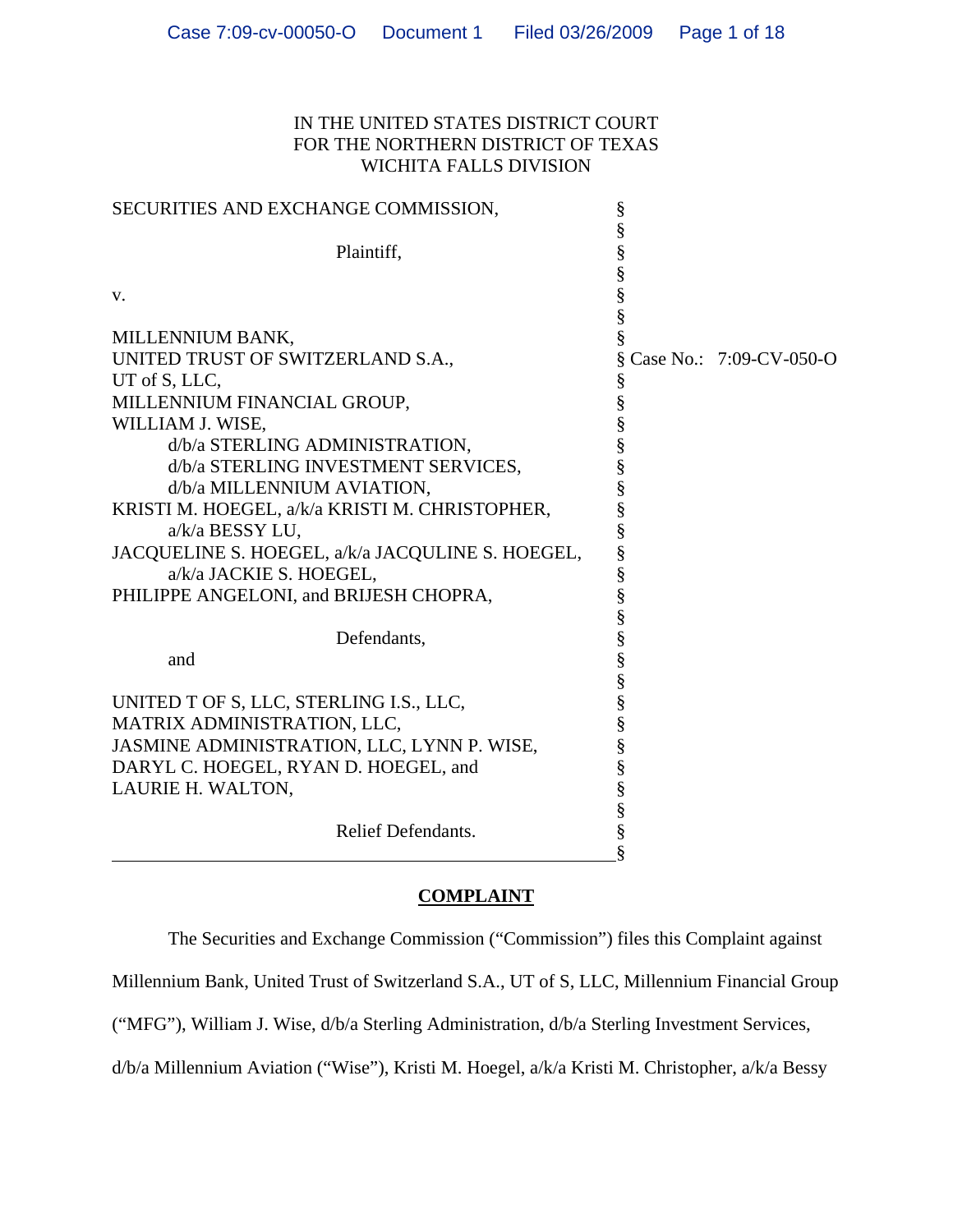Lu ("Kristi Hoegel"), Jacqueline S. Hoegel, a/k/a Jacquline S. Hoegel, a/k/a Jackie S. Hoegel ("Jackie Hoegel"), Philippe Angeloni, and Brijesh Chopra (collectively, "Defendants"), and, solely for purposes of equitable relief, United T of S, LLC, Sterling I.S., LLC, Matrix Administration, LLC, Jasmine Administration, LLC, Lynn P. Wise, Daryl C. Hoegel, Ryan D. Hoegel, and Laurie H. Walton (collectively, "Relief Defendants"). The Commission alleges:

#### **SUMMARY**

1. The Commission seeks emergency relief to halt an on-going \$68 million Ponzi scheme orchestrated by Wise and Kristi Hoegel and executed through companies they control, including Millennium Bank ("the bank"), its Geneva, Switzerland-based parent, United Trust of Switzerland S.A., and U.S.-based affiliates, UT of S, LLC and MFG. From approximately July 2004 through the present ("the relevant period"), Millennium Bank, acting through Wise, Kristi Hoegel, Jackie Hoegel, Chopra, Angeloni, and others whom they direct, has obtained *at least*  \$68 million from approximately 375 investors, purportedly to be invested in self-styled "certificates of deposits" by promising return rates up to 321% higher than legitimate bankissued certificates of deposit ("CDs").

2. The Defendants solicited investors through extensive and fundamental misrepresentations about Millennium Bank's CDs, distributed on the bank's website, www.mlnbank.com, and in advertisements. For example, the bank markets the CDs as safe and secure with guaranteed rates of return. Millennium Bank also falsely claims to be "the benefactor of Swiss banking . . . as well as the vast global investment network that United Trust of Switzerland S.A. has built over the last 75 years." These assurances are false. Contrary to these representations, investors' funds are not safe and secure, because neither Millennium Bank nor UT of S, LLC actually invested any of the money it received from investors. Moreover,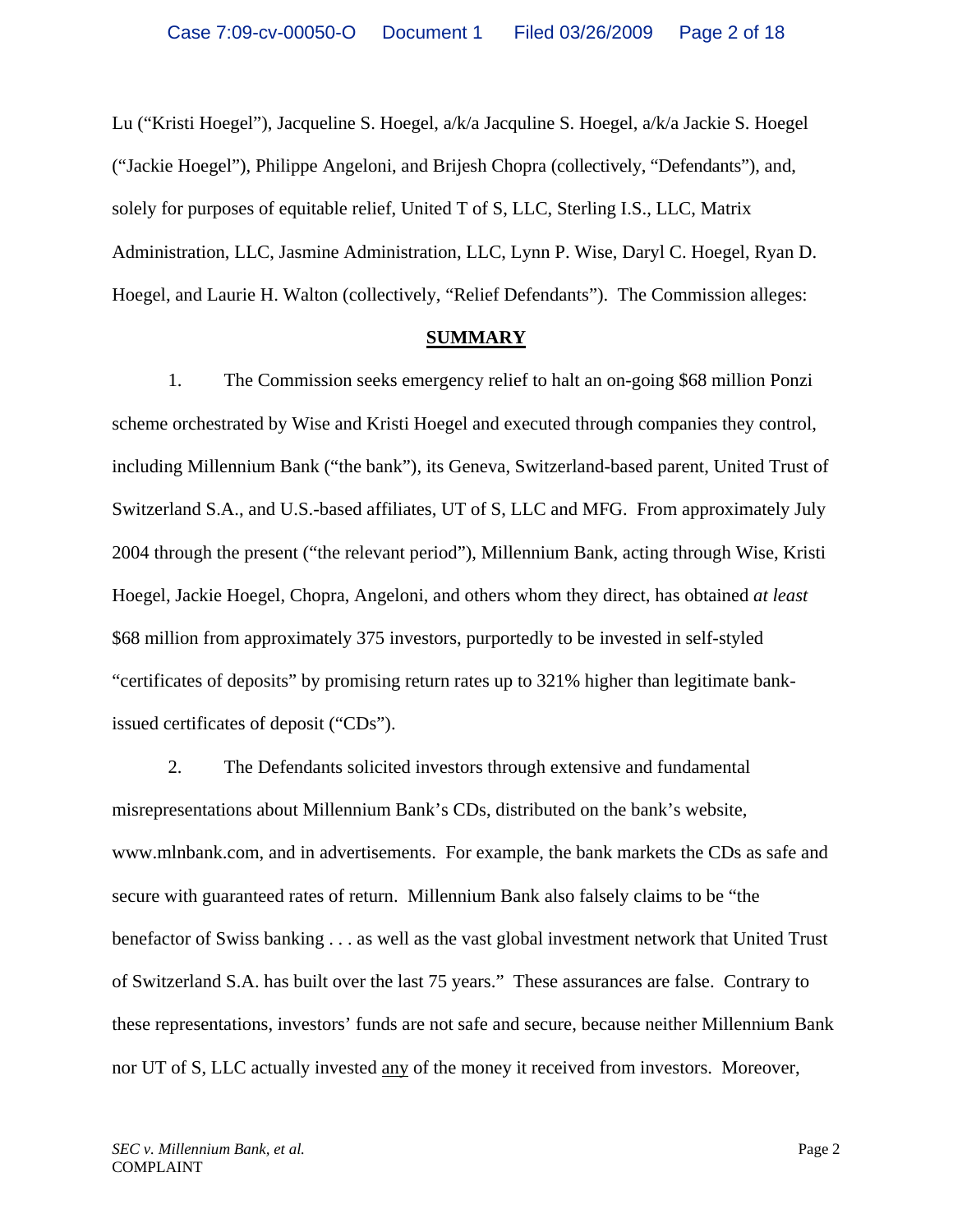United Trust of Switzerland S.A. is not a bank or a securities dealer. Instead, investor funds were diverted to the Defendants and used for a variety of illegitimate purposes.

3. Defendants, to create the appearance of a legitimate off-shore investment, instruct investors to make checks payable to UT of S, LLC, to purchase the so-called "CDs" and mail the checks to Millennium Bank in St. Vincent and the Grenadines. Once received, the checks are packaged and delivered via federal express or regular mail to UT of S, LLC's office in Napa, California, where they are all electronically deposited by a remote deposit machine into a single UT of S, LLC bank account at Washington Mutual/JP Morgan Chase Bank ("WAMU") ("WAMU Account"). Investors' wired funds are deposited into the same WAMU Account.

4. Bank records establish that, of the known \$68 million in investor funds that were deposited into the WAMU Account, the vast majority of those funds were misappropriated by the Defendants, who enriched themselves and paid their personal expenses, funneled them to the Relief Defendants for no apparent consideration or purpose, made small payments to investors, and satisfied investors' liquidation requests with recent deposits of new investors. None of the investor funds were used for any investment purpose whatsoever.

5. The scheme is ongoing, and investor funds are at risk. Millennium Bank continues to solicit new investors through blatant misrepresentations and glaring omissions in its online solicitations and in advertising campaigns targeting high net-worth individuals.

6. The Commission, in the interest of protecting the public from any further unscrupulous and illegal activity, brings this action against Defendants, seeking emergency relief, the appointment of a receiver, temporary, preliminary and permanent injunctive relief, disgorgement of all illicit profits and benefits Defendants have received, plus accrued prejudgment interest and civil monetary penalties. Additionally, the Commission is seeking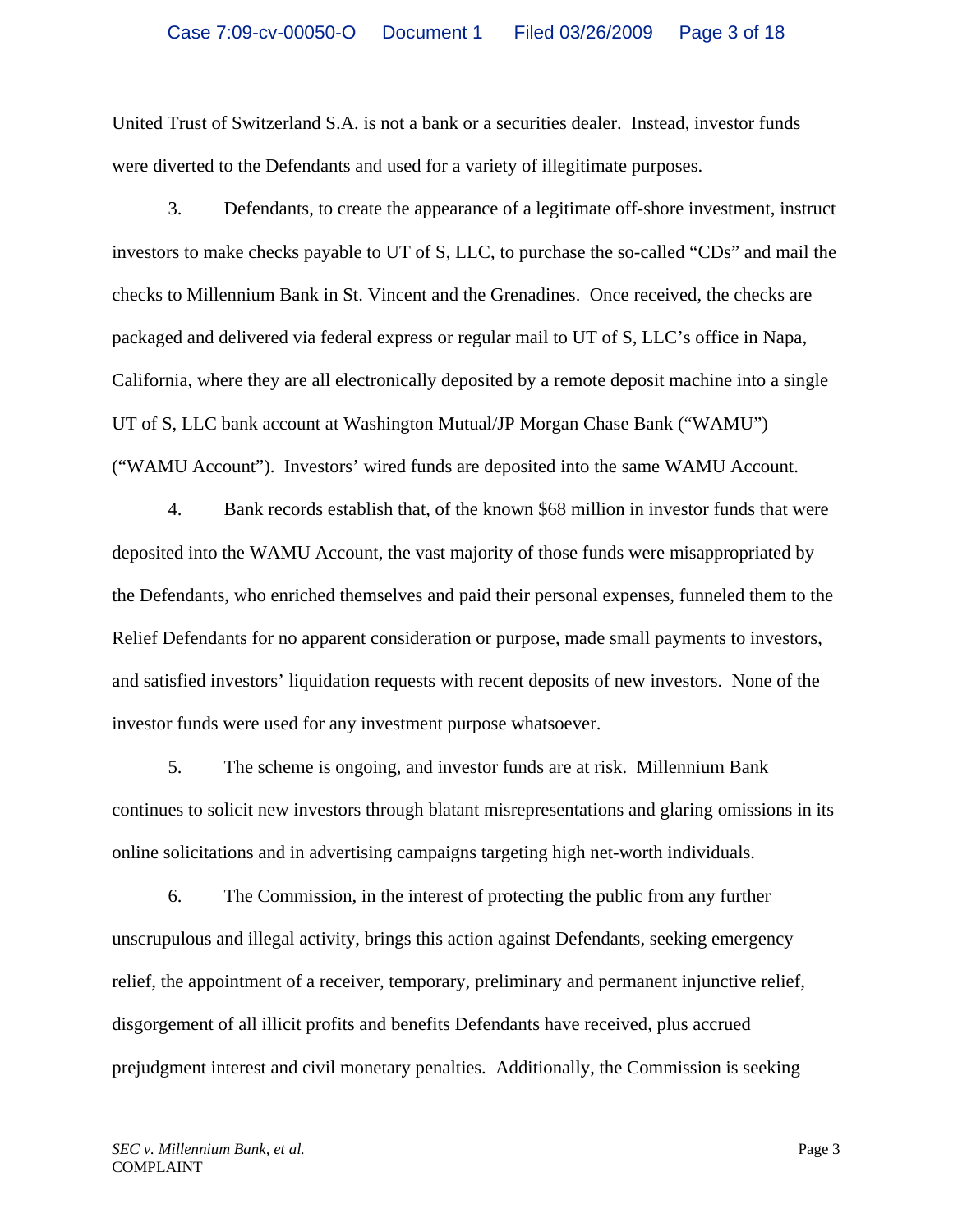disgorgement from the Relief Defendants—persons or entities to which Defendants diverted investor funds—regarding all funds derived, directly or indirectly, from the Defendants' fraudulent conduct.

## **JURISDICTION AND VENUE**

 Act [15 U.S.C. § 77v(a)] and Section 27 of the Exchange Act [15 U.S.C. § 78aa]. Defendants 7. This Court has jurisdiction over this action under Section 22(a) of the Securities have, directly or indirectly, made use of the means or instruments of transportation and communication, and the means or instrumentalities of interstate commerce, or of the mails, in connection with the transactions, acts, practices, and courses of business alleged herein. Venue is proper because certain of the acts, practices, transactions and courses of business alleged herein occurred within the Northern District of Texas.

#### **PARTIES**

#### **A. Defendants**

8. Millennium Bank is a bank licensed in St. Vincent and the Grenadines. Its business address is Financial Services Centre, Stoney Ground, Kingstown, St. Vincent and the Grenadines. Millennium Bank offers high-yield "CDs" and other bank services from its website, www.mlnbank.com, and in advertisements. Millennium Bank has never registered an offering of securities with the Commission.

9. United Trust of Switzerland S.A. is a Swiss chartered business entity that whollyowns Millennium Bank. Millennium Bank's offering materials claim that United Trust of Switzerland S.A. operates "a vast global investment network."

10. UT of S, LLC is a Nevada limited liability company. UT of S, LLC's principal office is located at 3432 Valle Verde Dr., Napa, California. UT of S, LLC was organized in July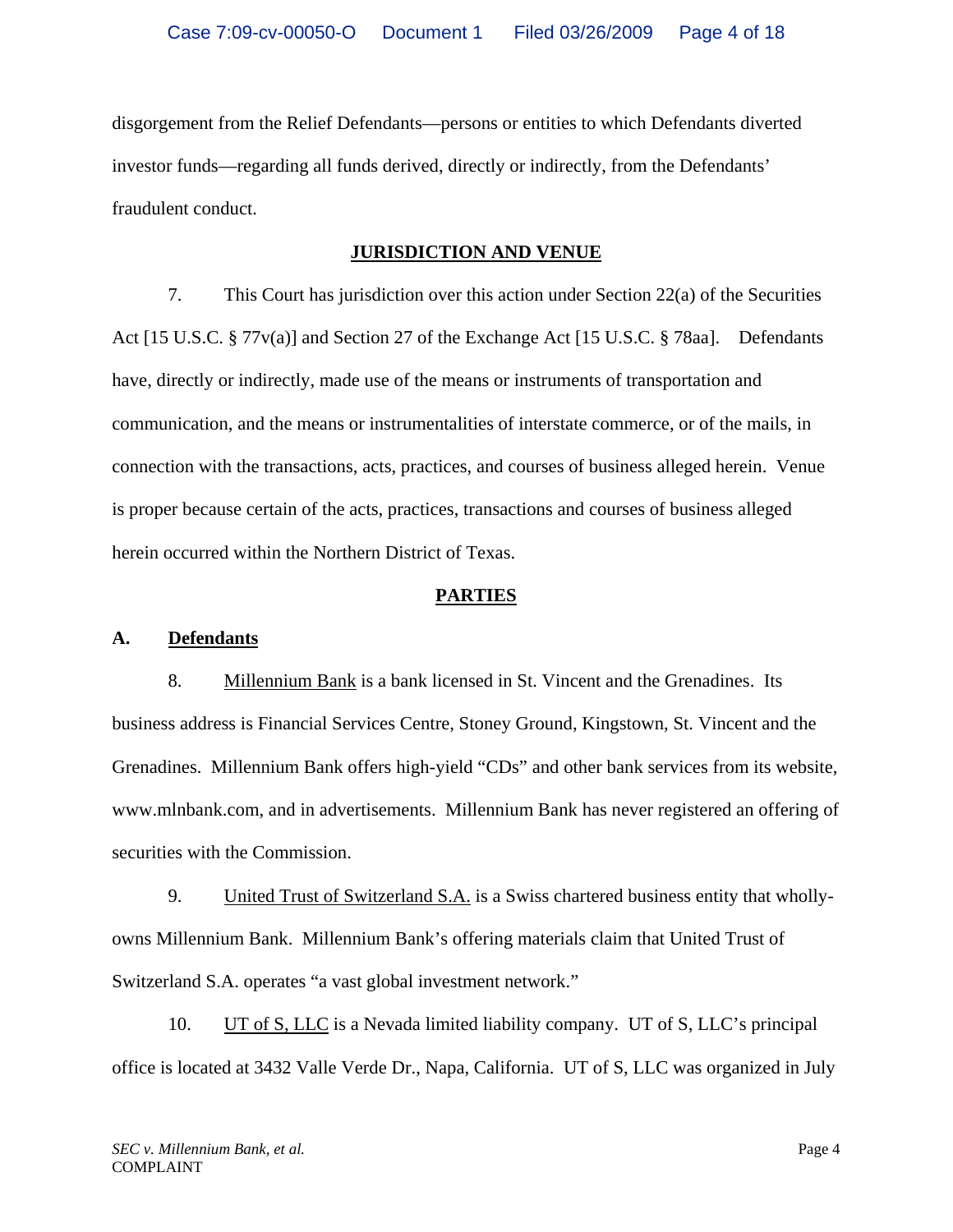2004. During the relevant period, Jackie Hoegel, Wise, and Kristi Hoegel have controlled this entity.

11. Millennium Financial Group ("MFG") is a Raleigh, North Carolina-based business. It was previously an active corporation in North Carolina with a principal office and mailing address of 4020 Westchase Blvd., Suite 100, Raleigh, North Carolina. Its corporate status is listed as "suspended," due to its failure to file the required reports with the State of North Carolina. Wise is MFG's President. MFG was the original domain licensee for www.mlnbank.com.

12. William J. Wise d/b/a Sterling Administration d/b/a Sterling Investment Services d/b/a Millennium Aviation ("Wise"), 58, resides in Raleigh, North Carolina and the Caribbean. At times relevant to this matter, he controlled Millennium Bank, United Trust of Switzerland S.A., UT of S, LLC, MFG, and Relief Defendants Sterling I.S., LLC, Matrix Administration, LLC, and Jasmine Administration, LLC. In 2003, the Pennsylvania Securities Commission ordered Wise to comply with state securities laws in connection with the sale of high return "deposit agreements" offered by a Grenada-based bank.

13. Kristi M. Hoegel a/k/a Kristi M. Christopher a/k/a Bessy Lu, 34, resides in Napa, California. Kristi Hoegel has exercised control over Millennium Bank, United Trust of Switzerland S.A., UT of S, LLC, United T of S, LLC, Sterling I.S., LLC, Matrix Administration, LLC, and Jasmine Administration, LLC. On May 25, 2006, Kristi Hoegel was ordered to cease and desist from selling unregistered securities in the State of Minnesota.

14. Jacqueline S. Hoegel a/k/a Jacquline S. Hoegel and Jackie S. Hoegel, 52, resides in American Canyon, California. Jackie Hoegel is Kristi Hoegel's mother and Daryl Hoegel's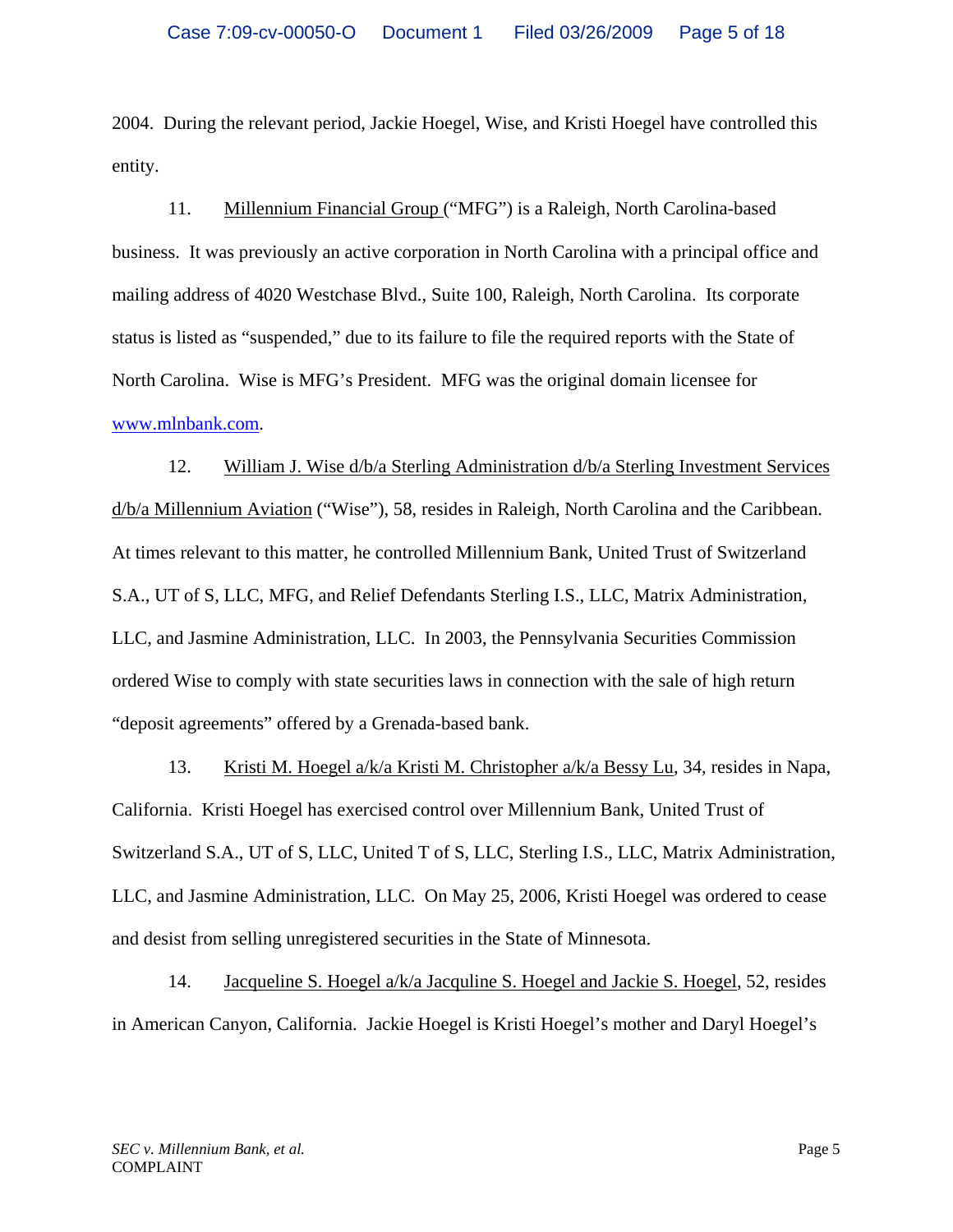wife. Jackie Hoegel has exercised control over and handled official business for United Trust of Switzerland S.A., UT of S, LLC, United T of S, LLC, and Sterling I.S., LLC.

15. Brijesh Chopra ("Chopra"), 41, place of residence unknown, is Millennium Bank's managing director.

16. Philippe Angeloni ("Angeloni"), 63, resides in Raleigh, North Carolina. Angeloni is a Millennium Bank director, and previously served as an executive vice president at the bank.

#### **B. Relief Defendants**

17. United T of S, LLC is a Las Vegas, Nevada-based company. United T of S, LLC was organized in July 2004. At various times relevant to this matter, Jackie Hoegel and Wise have been its Manager, and Kristi Hoegel has been its Managing Member.

18. Sterling I.S., LLC ("Sterling") is a Las Vegas, Nevada-based company. Sterling was organized in July 2004. At various times relevant to this matter, Jackie Hoegel and Wise have been its Manager, and Kristi Hoegel has been its Managing Member.

19. Matrix Administration, LLC ("Matrix") is a Las Vegas, Nevada-based company. Matrix was organized in October 2006. Kristi Hoegel is Matrix's Managing Member and Wise is its Manager.

20. Jasmine Administration, LLC ("Jasmine") is a Las Vegas, Nevada-based company. Jasmine was organized in October 2006. Kristi Hoegel is Jasmine's Managing Member and Wise is its Manager.

21. Lynn P. Wise ("Lynn Wise"), 52, resides in Raleigh, North Carolina and the Caribbean. She is married to Wise.

22. Daryl P. Hoegel ("Daryl Hoegel"), 54, resides in American Canyon, California. Daryl Hoegel is Jackie Hoegel's husband.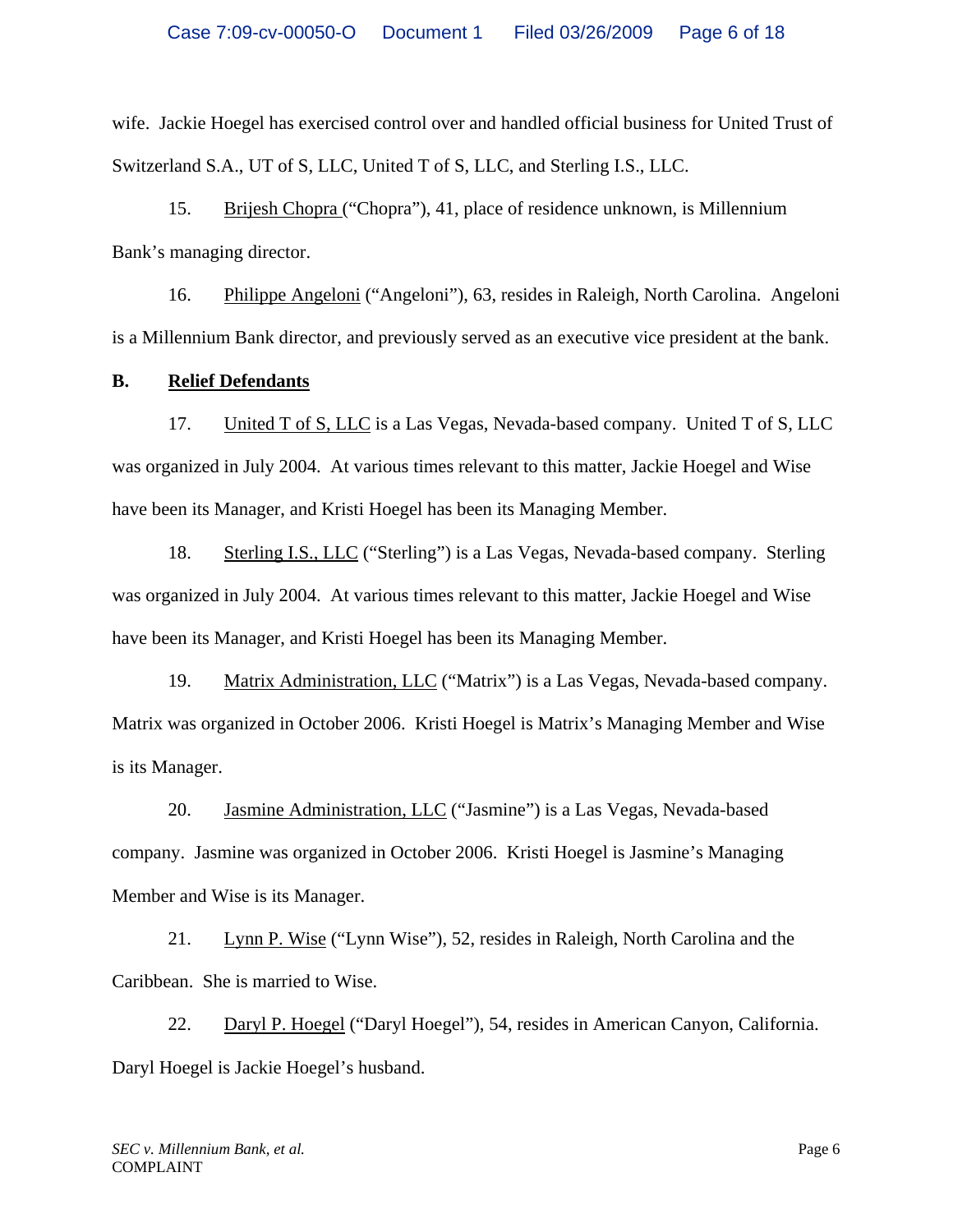23. Ryan D. Hoegel ("Ryan Hoegel"), 29, resides in Lincoln, California. Ryan Hoegel is Kristi Hoegel's brother, and does data entry for the Defendants' businesses.

24. Laurie H. Walton ("Walton"), 46, resides in Raleigh, North Carolina.

## **FACTUAL ALLEGATIONS**

#### A**. Millennium Bank Offers and Sells Purported Certificates of Deposit on Its Website**

25. Millennium Bank's website offers to the public-at-large high-yield CDs with "a guaranteed rate of return to avoid market fluctuations." The so-called CDs promise high return rates that exceed those available for average bank-issued CDs. For example, in February 2009, Millennium Bank's website was promoting a one-year CD paying 7% interest (compounded annually) and a five-year CD paying 7.75% interest (compounded annually). Those rates were 321% and 285% higher, respectively, than the national overnight average for traditional banks. According to Bankrate.com, a well-known aggregator of financial information, as of February 23, 2009, the national overnight average interest rate being offered on a one-year CD was 2.18% and 2.71% for a five-year CD.

26. On August 28, 2003, Millennium Bank's Internet domain name, www.mlnbank.com, was registered with an Australian-based domain registrar. The domain name was licensed to "Millennium Financial Group, 4020 West Chase Blvd., Raleigh, NC." Wise is the President of MFG, and MFG's address at the time matches the registration. On or about November 1, 2006, the registry information for domain name www.mlnbank.com was updated to reflect Millennium Bank as the license holder.

27. On its website, Millennium Bank is marketed as strong, safe, and secure, and backed by United Trust of Switzerland S.A. United Trust of Switzerland S.A., which is prominently featured on Millennium Bank's website and in advertisements, purportedly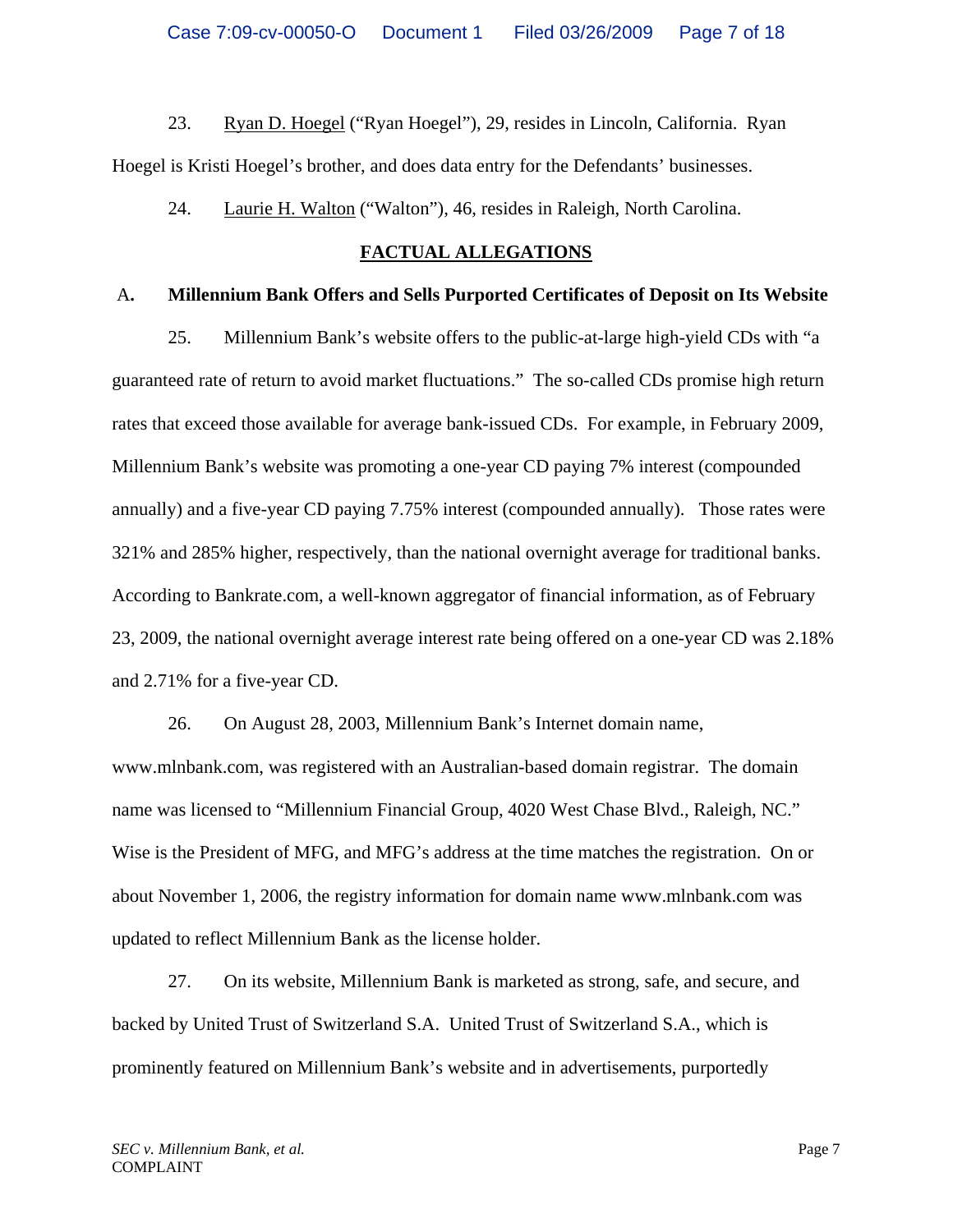"provides Millennium Bank with over 75 years of banking experience, correspondent banking relationships, decades of knowledge in privacy and confidentiality as well as extensive training for our customer services professionals."

28. United Trust of Switzerland S.A. is not a licensed bank or a securities dealer.

29. Visitors to Millennium Bank's website are informed that they can "invest with confidence in Millennium Bank" because: "Millennium Bank is not affected by the global financial crisis…"; Millennium Bank has "a 100% client satisfaction record going back close to ten years when Millennium Bank was founded"; and "Millennium Bank has its own affiliate asset management company with highly seasoned professionals who invest meticulously on a global scale in carefully selected real estate markets and equities as well as viable private investments."

30. Millennium Bank's website provides investors with all the necessary forms to invest, such as the account application, deposit agreement, beneficiary assignment, declaration of funds, and various IRA-related forms. The investment forms define or refer to the bank as "UT of S / MB" or just "UT of S." Investors needing assistance opening an account or seeking additional information about Millennium Bank products can complete a "Help Me Invest Form" online, which is emailed to the bank.

31. The only cautionary language on Millennium Bank's website is its acknowledgement that bank deposits are not protected by FDIC insurance or any insurance plan. Nevertheless, the bank claims that customer deposits are "safeguarded" by strict oversight by the International Financial Services Authority of St. Vincent and the Grenadines ("IFSA").

## **B. Millennium Bank Promotes Its CDs in Advertisements**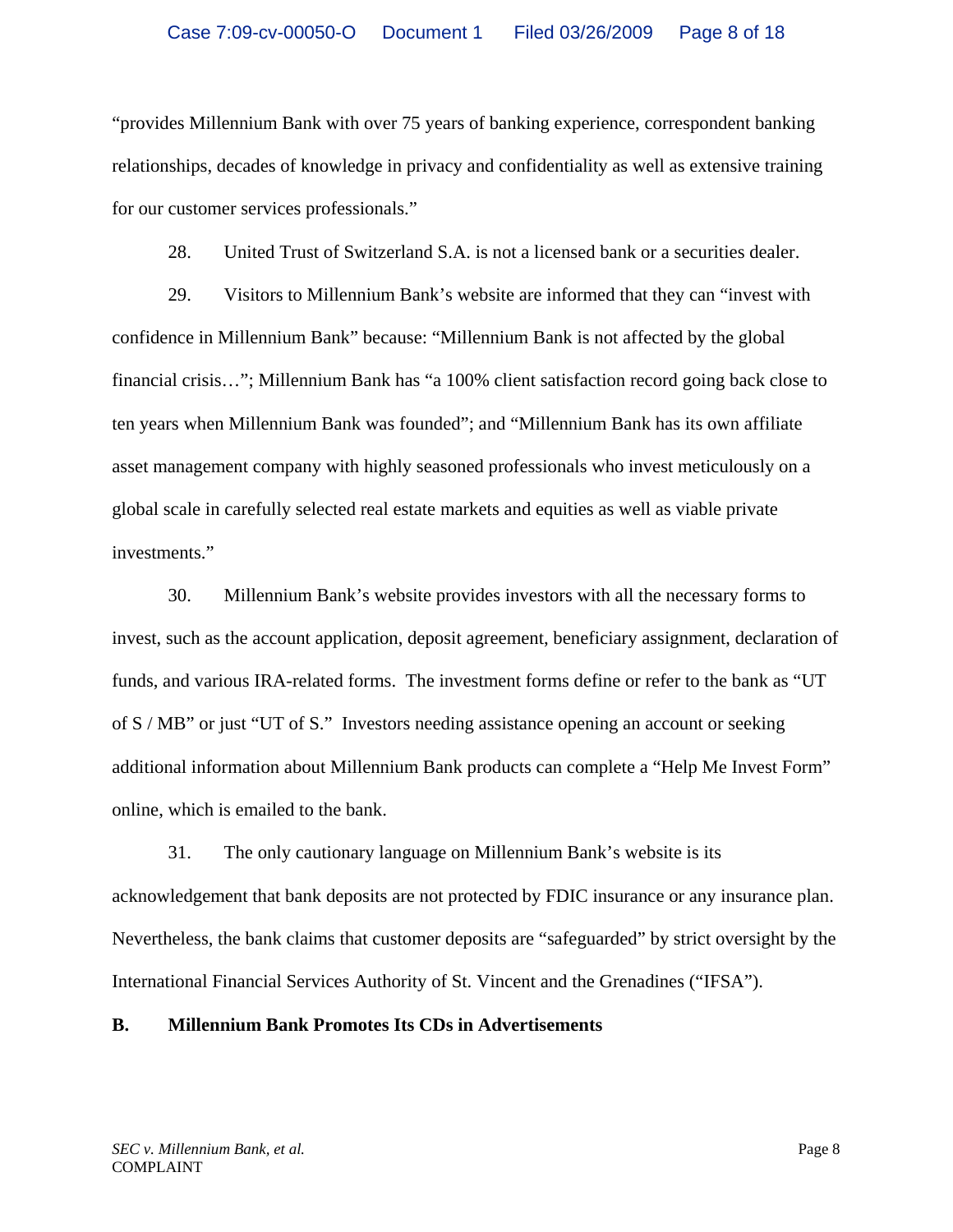32. Millennium Bank advertises its high-yield no-risk CDs in magazines and on Internet banner ads. For instance, as of March 2009, Millennium Bank was running a "promotional feature" and two-page, bi-fold advertisement in *The Wealth Collection* magazine, a bi-annual magazine that "covers the latest in luxury lifestyle trends, bespoke investment opportunities, property and wealth management." The promotional feature, titled *Offshore Advantage*, explores how offshore banks can offer their clients higher interest rates than large domestic banks.

33. In *Offshore Advantage*, Angeloni is quoted as saying, "We aim to be productive and efficient every day because then we can be as competitive as possible. Being as competitive as we can means offering the highest rate of return to our clients. Offering our clients higher interest rates is our only competitive edge and we work very hard to get there." The promotional feature goes on to offer CDs with interest rates up to 8%. Millennium Bank's two-page, bi-fold advertisement that appears a page earlier, offers CDs with interest rates up to 7.5%.

34. Millennium Bank was previously referenced in the March 2008 edition of *The Wealth Collection*. The promotional piece, titled *Global Wealth Incubators*, which is currently available online, quotes Chopra describing Millennium Bank's approach "to reach investors" as "proactive." Chopra is also quoted as saying, "We have to work hard, very hard to achieve success. It is that ethic which inspires the confidence of our worldwide clients."

35. A Millennium Bank advertisement featured in *Wealth Management Agenda*, a lavish lifestyle magazine catering to high net-worth individuals, offers investors the opportunity to "Invest in Peace" and earn interest rates as high as 8.5% on a five-year CD. The advertisement states, "Once you have invested in one of our accounts, your rate of return is locked in and you will benefit from the terms you have chosen."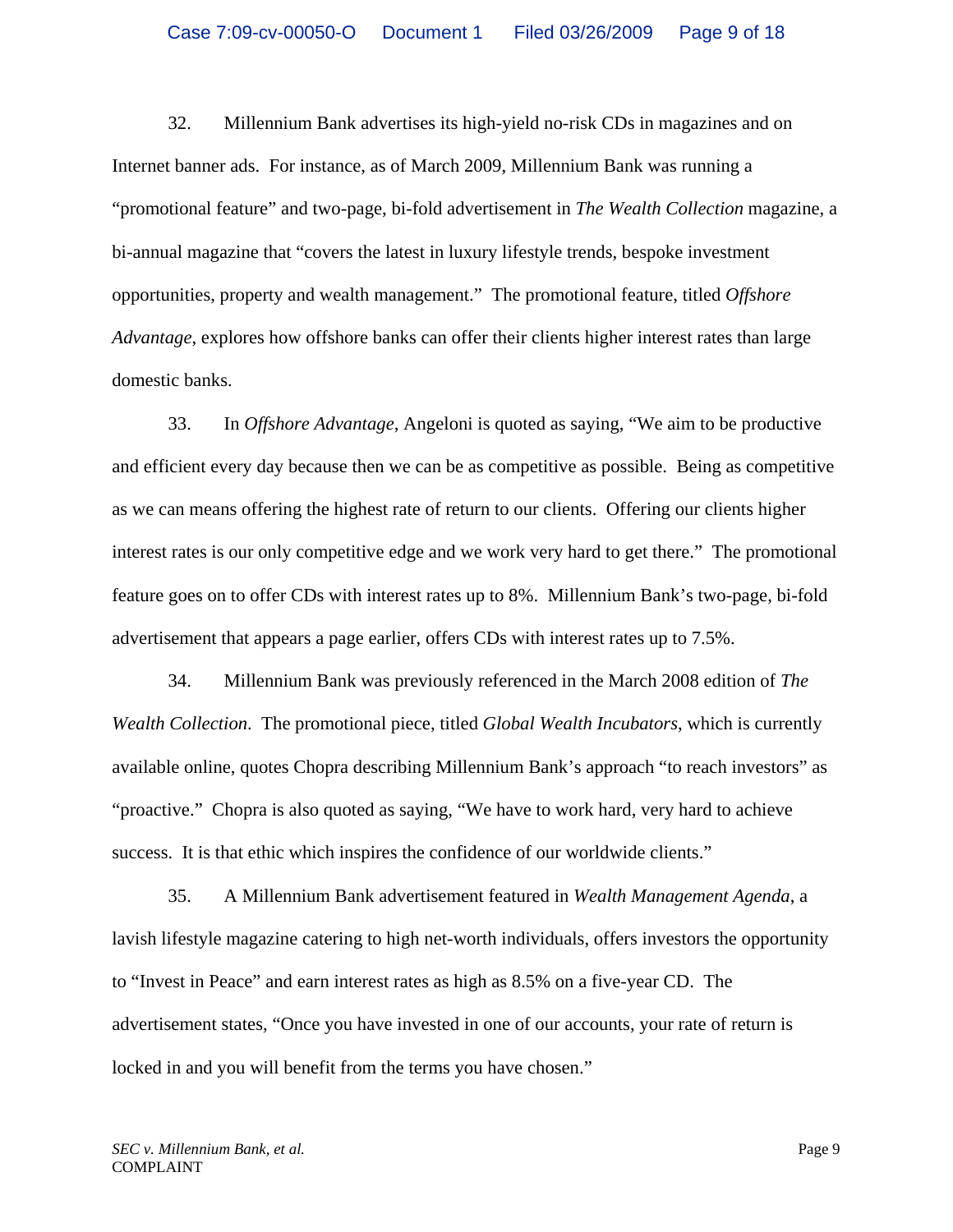webpage being viewed by a visitor to the website. 36. Millennium Bank also ran banner ads promoting its high-yield CDs on the website of *Haute Living*, a lifestyle magazine designed for high net-worth individuals. From May 2008 through March 2009, Millennium Bank's banner advertisements on *Haute Living's*  website received over 197,000 impressions. An "impression" occurs when an ad is present on a

37. Millennium Bank's advertisements can currently be viewed online, with the exception of the *Haute Living* banner ads.

## **C. Millennium Bank Targets U.S. Investors In Its Unregistered Offering**

38. Millennium Bank's CD offering targets U.S. investors. Millennium Bank's website is published in English, as well as thirteen other languages, and lists monies in U.S. dollars. Millennium Bank's offering materials provide U.S. investors (as well as Canadian investors) with a special toll-free number to contact the bank. Millennium Bank advertised its high-yield CDs on the website of Miami, Florida-based *Haute Living* magazine.

39. Ultimately, approximately 375 investors from all over the U.S. invested in Millennium Bank's CDs, including investors from this judicial district.

40. No registration statement was filed with the Commission or was in effect as to Millennium Bank, United Trust of Switzerland, S.A., or UT of S, LLC.

## **D. Investor Funds Are Deposited Into a Domestic Bank Account and Used to Make Small Payments to Earlier Investors and Enrich the Proposed Defendants and Relief Defendants**

41. At least \$68 million of investor funds were deposited into UT of S, LLC's WAMU bank account since it was opened in July 2004. The WAMU account was opened in Las Vegas, Nevada by Kristi Hoegel and Jackie Hoegel. Currently, Wise and Kristi Hoegel are the

authorized signatories on the account.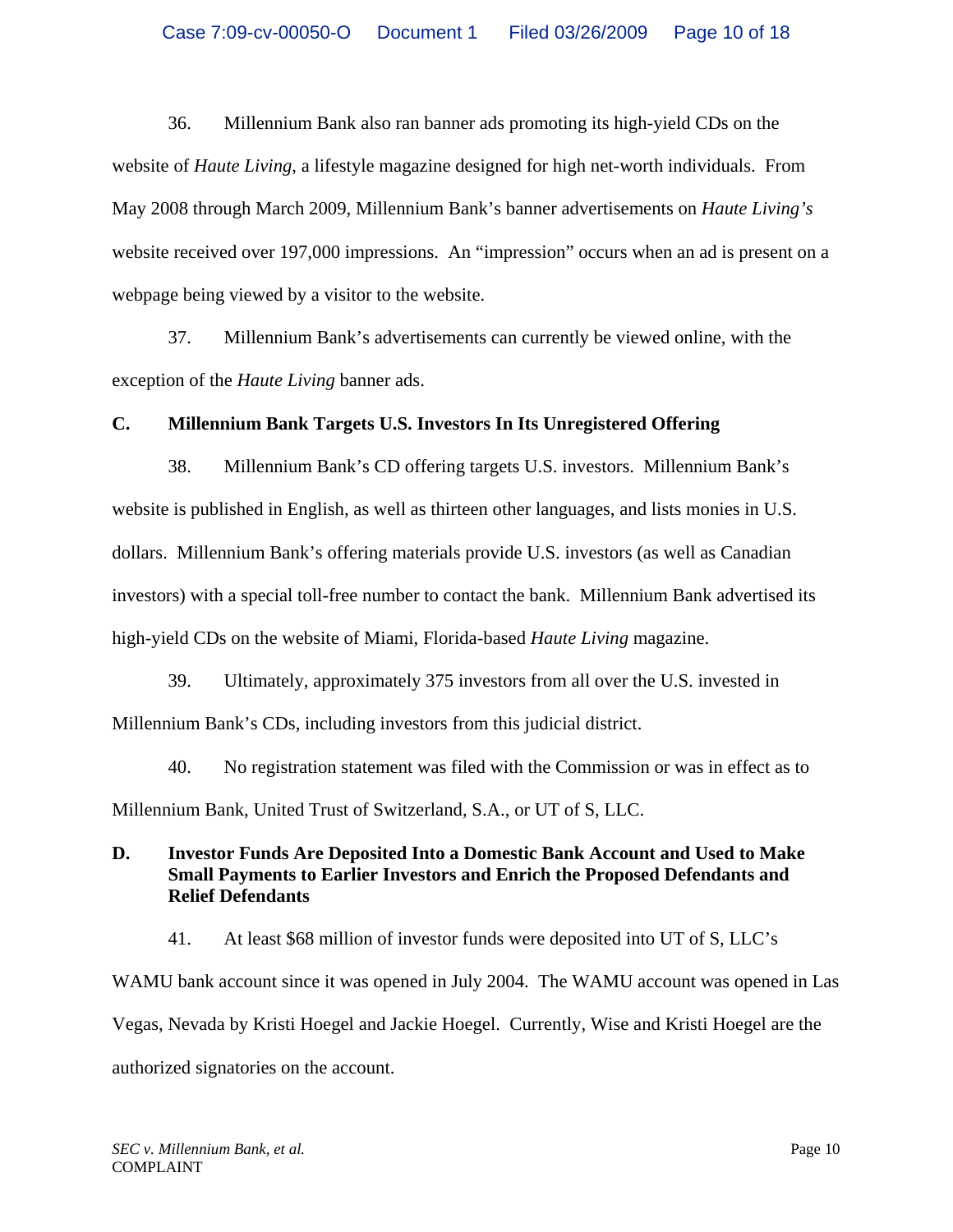42. Deposits into the account consist of wire credits and check deposits. The investor checks typically listed "UT of S," "United Trust of Switzerland," or "United Trust of Switzerland S.A.," as the payee. The memo lines of the checks often referenced "CD" and an interest rate ranging from 6.75% to 10%, Millennium Bank, the name of a Millennium Bank CD salesman, and/or the term "investment."

43. A significant portion of the checks deposited into the WAMU account were deposited by remote deposit machines stationed at UT of S, LLC's office at 3432 Valle Verde Dr., Napa, California at the request of Kristi Hoegel.

44. A remote deposit machine allows a bank customer to deposit checks with a depository bank from a remote location (e.g., the customer's office). An image (front and back) of the check is electronically transmitted to the depository bank, resulting in a credit to the customer's account.

45. Investor checks sent to the bank's offshore address were packaged offshore and shipped to UT of S, LLC's Napa, California office via mail/Federal Express. Federal Express shipping records reflect shipments to 3432 Valle Verde Dr., Napa, California from Millennium Bank.

46. During 2008 and 2009, Wise, Jackie Hoegel, Chopra, and Angeloni all received and/or shipped packages billed to the Millennium Bank Federal Express account. In the four month period from October 1, 2008 through February 28, 2009, UT of S, LLC paid over \$24,000 in Federal Express shipping costs.

47. During the relevant period, all investor funds were commingled in the UT of S, LLC account at WAMU, used for operating expenses of UT of S, LLC, and subsequently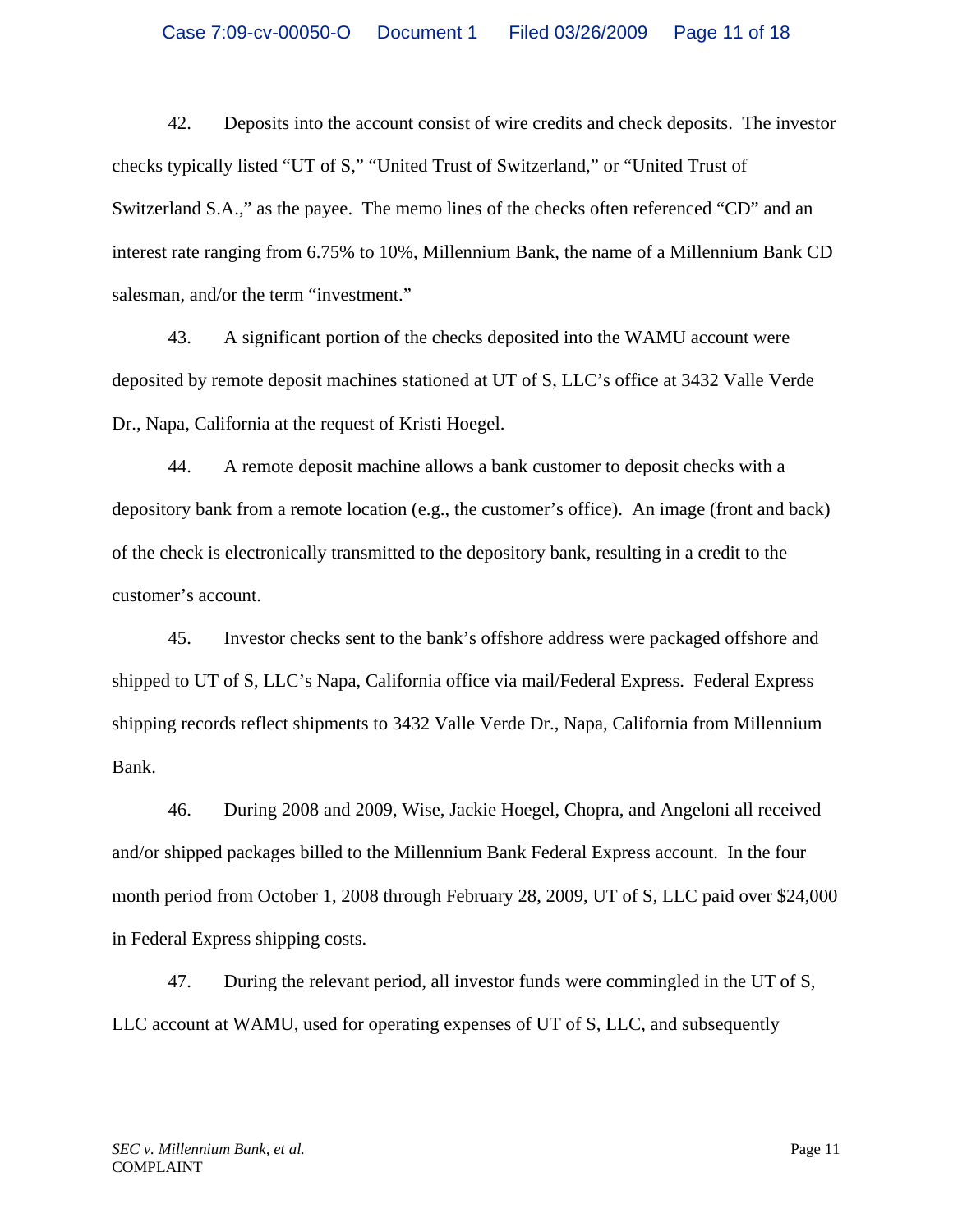disbursed to: Wise, Kristi Hoegel, Brijesh Chopra, and Philippe Angeloni; Wise and Kristi

Hoegel's relatives; and entities Wise and Kristi Hoegel control.

48. Specifically, the majority of investor funds were used by, and/or transferred to the

following individuals and entities in *at least* the following approximate amounts:

- a. Wise (including entities under his sole control, Sterling Administration, Sterling Investment Services, and Millennium Aviation): \$12.3 million
- b. Kristi Hoegel: \$965,000
- c. Jackie Hoegel (Kristi Hoegel's mother): \$854,000
- d. Brijesh Chopra: \$90,000
- e. Philippe Angeloni: \$20,000
- f. Lynn Wise (Wise's wife): \$1.68 million
- g. Daryl Hoegel (Jackie Hoegel's husband): \$130,000
- h. Ryan Hoegel (Kristi Hoegel's brother): \$34,000
- i. Laurie Walton: \$323,000
- j. United T of S, LLC: \$225,000
- k. Sterling I.S., LLC: \$504,000
- l. Matrix Administration, LLC: \$476,000
- m. Jasmine Administration, LLC: \$18,000
- n. Millennium Financial Group: \$20,000
- o. United Trust of Switzerland, S.A.: \$2.6 million
- p. UT of S, LLC (operating expenses): \$1.1 million.

Approximately \$3 million was paid back to investors from October 2008 through February 2009.

49. UT of S, LLC's bank records establish that: (1) no investor funds were used for

legitimate banking or investment activities; (2) investor funds were commingled in the account;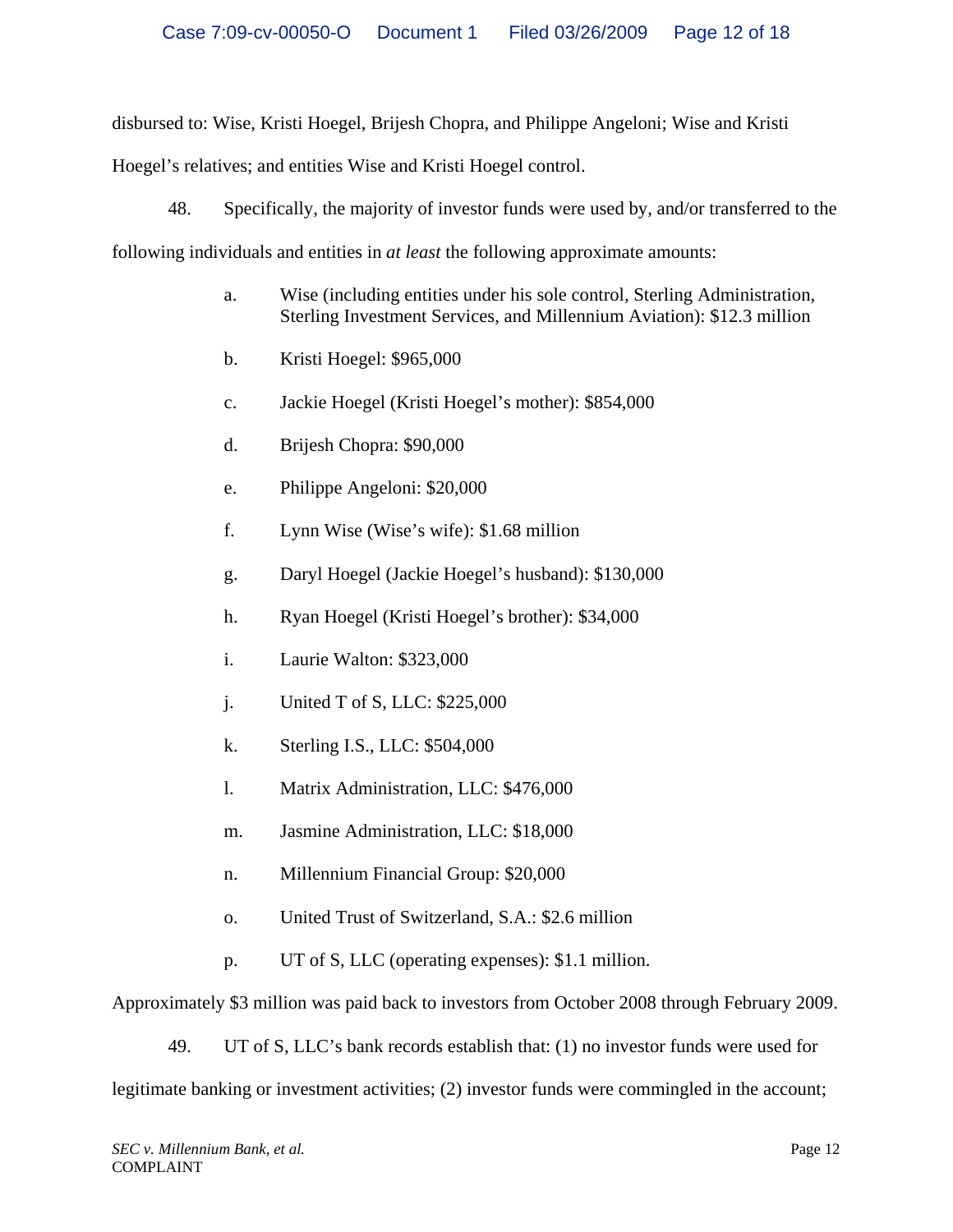(3) money movement in the WAMU account included transfers to and from each of the Defendants, linking all of them to the scheme; (4) millions of dollars of new investor monies were used to make apparent Ponzi payments to earlier investors; (5) each of the individual Defendants diverted investor funds for their personal use (totaling approximately \$14 million); (6) each of the Relief Defendants received from tens of thousands to millions of dollars of investor funds (totaling at least approximately \$3.3 million) for no consideration; and (7) investor funds were also used to pay at least \$2.8 million in credit card expenses, \$820,000 in auto expenses, \$870,000 in aviation expenses, and \$90,000 in wine expenses (totaling approximately \$4.6 million).

#### **E. Additional On-Going Lulling Activities**

50. Millennium Bank's promotional feature in *The Wealth Collection,* which is currently available on-line, attempts to quell suspicions over its high-yield CDs and lull current investors. It specifically states: "Millennium Bank presently offers up to 8% interest on certificates of deposit and 4.1% on its daily interest savings account. To most people, these rates appear to be high, leading many to suspect that something is not right. That is a natural human reaction. But nothing could be further from the truth. Millennium Bank has been in business for eight years and is presently one of the most successful private banks in the Caribbean."

## **CAUSES OF ACTION**

## **FIRST CLAIM**

## **Violations of Section 10(b) of the Exchange Act and Rule 10-5**

51. Paragraphs 1 through 50 are realleged and incorporated by reference.

52. Defendants, directly or indirectly, singly or in concert with others, in connection with the purchase and sale of securities, by use of the means and instrumentalities of interstate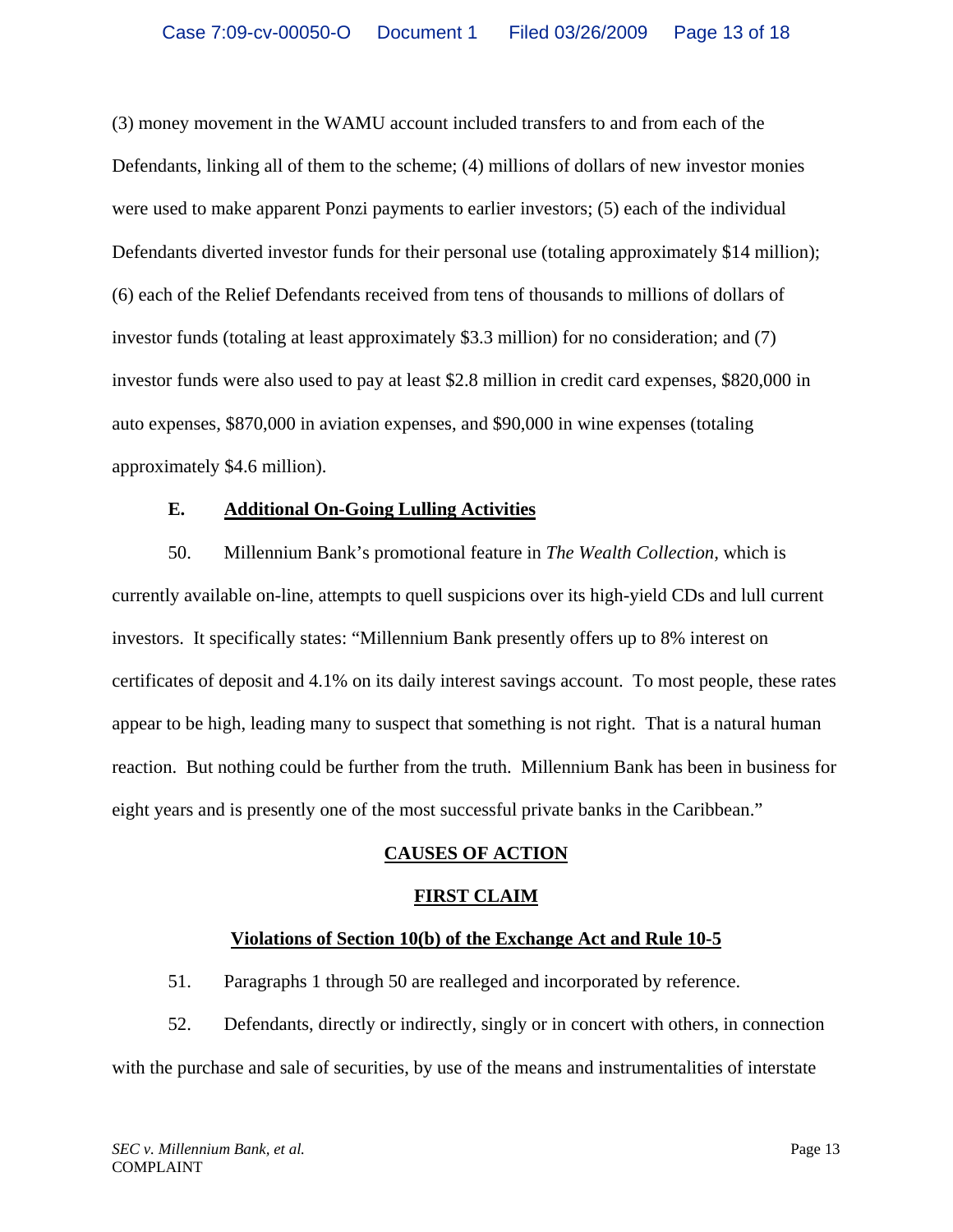commerce and by use of the mails have: (a) employed devices, schemes and artifices to defraud; (b) made untrue statements of material facts and omitted to state material facts necessary in order to make the statements made, in light of the circumstances under which they were made, not misleading; and (c) engaged in acts, practices and courses of business which operate as a fraud and deceit upon purchasers, prospective purchasers and other persons.

53. As a part of and in furtherance of their scheme, defendants, directly and indirectly, prepared, disseminated or used contracts, written offering documents, promotional materials, investor and other correspondence, and oral presentations, which contained untrue statements of material facts and misrepresentations of material facts, and which omitted to state material facts necessary in order to make the statements made, in light of the circumstances under which they were made, not misleading.

54. Defendants made the referenced misrepresentations and omissions knowingly or with gross recklessness disregarding the truth.

55. For these reasons, Defendants have violated and, unless enjoined, will continue to violate Section 10(b) of the Exchange Act [15 U.S.C. § 78j(b)] and Exchange Act Rule 10b-5 [17 C.F.R. § 240.10b-5].

#### **SECOND CLAIM**

## **Violations of Section 17(a) of the Securities Act**

56. Paragraphs 1 through 50 are realleged and incorporated by reference.

57. Defendants, directly or indirectly, singly or in concert with others, in the offer and sale of securities, by use of the means and instruments of transportation and communication in interstate commerce and by use of the mails, have: (a) employed devices, schemes or artifices to defraud; (b) obtained money or property by means of untrue statements of material fact or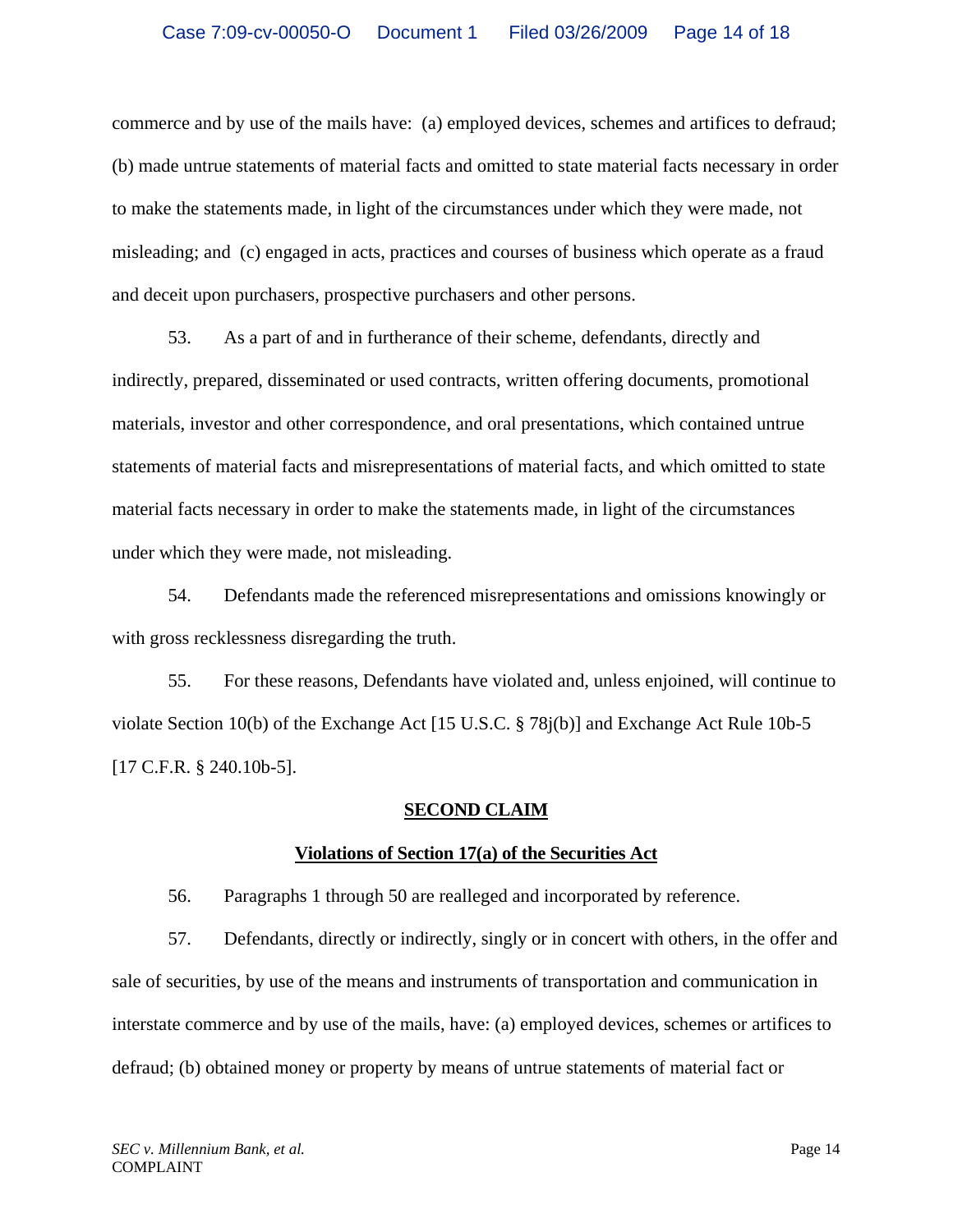omissions to state material facts necessary in order to make the statements made, in light of the circumstances under which they were made, not misleading; and (c) engaged in transactions, practices or courses of business which operate or would operate as a fraud or deceit.

58. As part of and in furtherance of this scheme, defendants, directly and indirectly, prepared, disseminated or used contracts, written offering documents, promotional materials, investor and other correspondence, and oral presentations, which contained untrue statements of material fact and which omitted to state material facts necessary in order to make the statements made, in light of the circumstances under which they were made, not misleading.

59. Defendants made the referenced misrepresentations and omissions knowingly or with gross recklessness disregarding the truth. Defendants, in addition, were negligent in connection with their offer and sale of the securities alleged in this Complaint.

60. For these reasons, Defendants have violated, and unless enjoined, will continue to violate Section 17(a) of the Securities Act [15 U.S.C. § 77q(a)].

## **THIRD CLAIM**

## **Violations of Sections 5(a) and 5(c) of the Securities Act**

61. Paragraphs 1 through 50 are realleged and incorporated by reference.

62. Defendants, directly or indirectly, singly or in concert with others, have been offering to sell, selling and delivering after sale, certain securities, and have been, directly and indirectly: (a) making use of the means and instruments of transportation and communication in interstate commerce and of the mails to sell securities, through the use of written contracts, offering documents and otherwise; (b) carrying and causing to be carried through the mails and in interstate commerce by the means and instruments of transportation, such securities for the purpose of sale and for delivery after sale; and (c) making use of the means or instruments of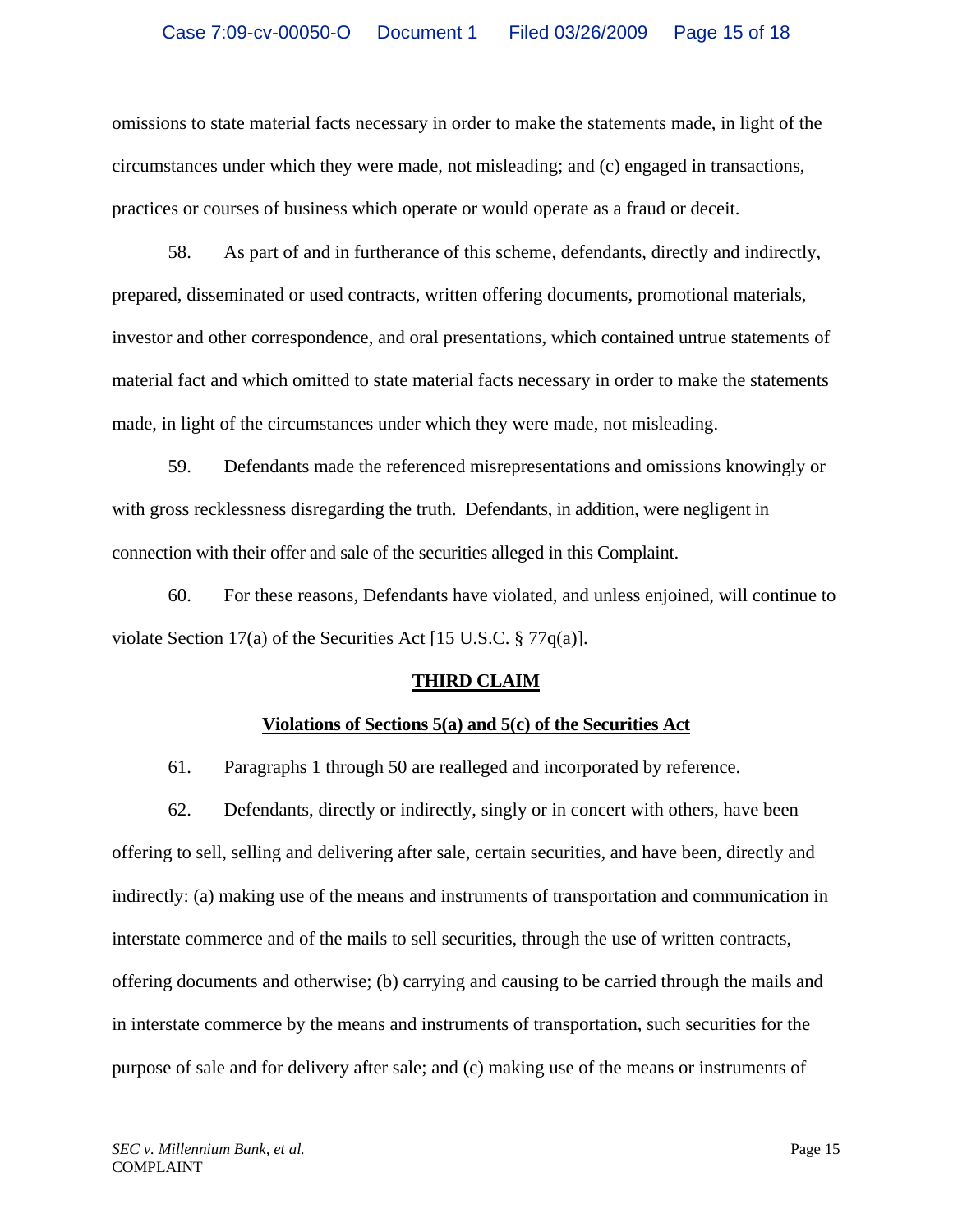transportation and communication in interstate commerce and of the mails to offer to sell such securities.

63. As described in paragraphs 1 through 50 above, no registration statements were ever filed with the Commission or otherwise in effect with respect to these transactions.

64. By reason of the foregoing, Defendants violated and, unless enjoined, will continue to violate Sections 5(a) and 5(c) of the Securities Act [15 U.S.C. §§ 77e(a) and 77e(c)].

#### **FOURTH CLAIM**

# **Claims Against the Relief Defendants as Custodians of Investor Funds**

65. Paragraphs 1 through 50 are realleged and incorporated by reference.

66. Relief Defendants received, directly or indirectly, funds and/or other benefits from the Defendants, which either are the proceeds of, or are traceable to the proceeds of, the unlawful activities alleged herein and to which they have no legitimate claim to these funds and property.

67. Relief Defendants obtained the funds and property as part of and in furtherance of the securities violations alleged and under circumstances in which it is not just, equitable or conscionable for them to retain the funds and property, and accordingly, they have been unjustly enriched.

68. The Commission is entitled to an order requiring that Relief Defendants disgorge these funds and property plus prejudgment interest thereon.

#### **RELIEF REQUESTED**

Plaintiff Commission respectfully requests that this Court:

(1) Permanently enjoin Defendants and their agents, servants, employees, attorneys and all persons in active concert or participation with them who receive actual notice of the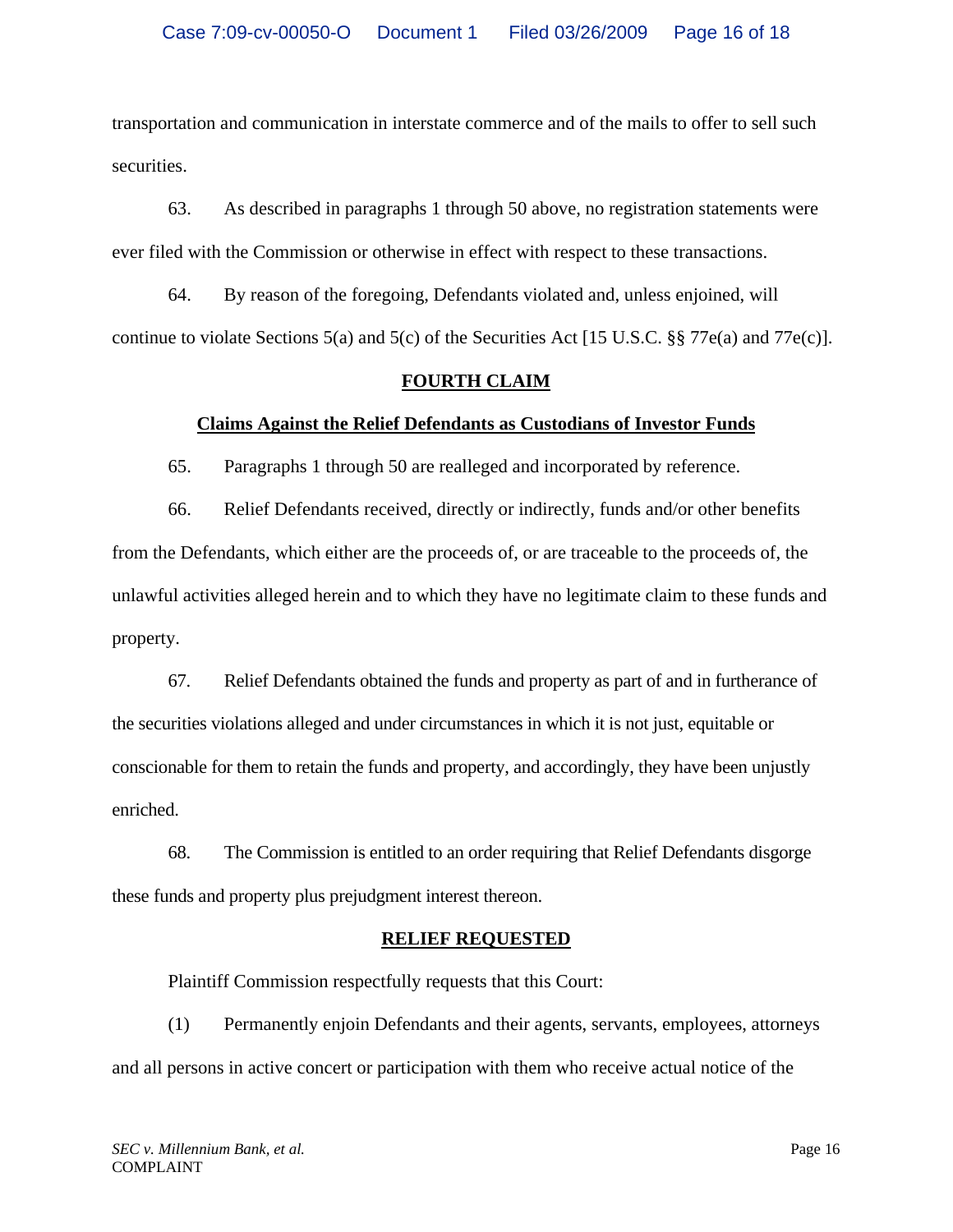injunction by personal service or otherwise, from violating, directly or indirectly Section 10(b) [15 U.S.C. § 78](b)], and Exchange Act Rule 10b-5 [17 C.F.R. § 240.10b-5] and Sections 5(a), 5(c), and 17(a) of the Securities Act [15 U.S.C. §§ 77e(a), 77e(c) and 77q(a)];

(2) Order Defendants to disgorge an amount equal to the funds and benefits they obtained as a result of the violations alleged, plus prejudgment interest on that amount;

(3) Order Relief Defendants to disgorge an amount equal to the funds and benefits

they obtained directly or indirectly, from the Defendants, which either are the proceeds of, or are traceable to the proceeds of, the unlawful activities alleged herein;

(4) Order civil penalties against Defendants pursuant to Section 20(d) of the Securities Act [15 U.S.C. § 77t(d)] and Section 21(d) of the Exchange Act [15 U.S.C. § 78u(d)] for their securities law violations; and

(5) Order such further relief as this Court may deem just and proper.

Dated: March 25, 2009 Respectfully submitted,

 ATTORNEYS FOR PLAINTIFF *s/ Jennifer D. Brandt* JENNIFER D. BRANDT Texas Bar No. 00796242 ROBERT LONG Arizona Bar No. 019180 United States Securities and Exchange Commission Burnett Plaza, Suite 1900 801 Cherry Street, Unit 18 Fort Worth, Texas 76102 Telephone: (817) 978-6442 (jb) Fax: (817) 978-4927 *brandtj@sec.gov*